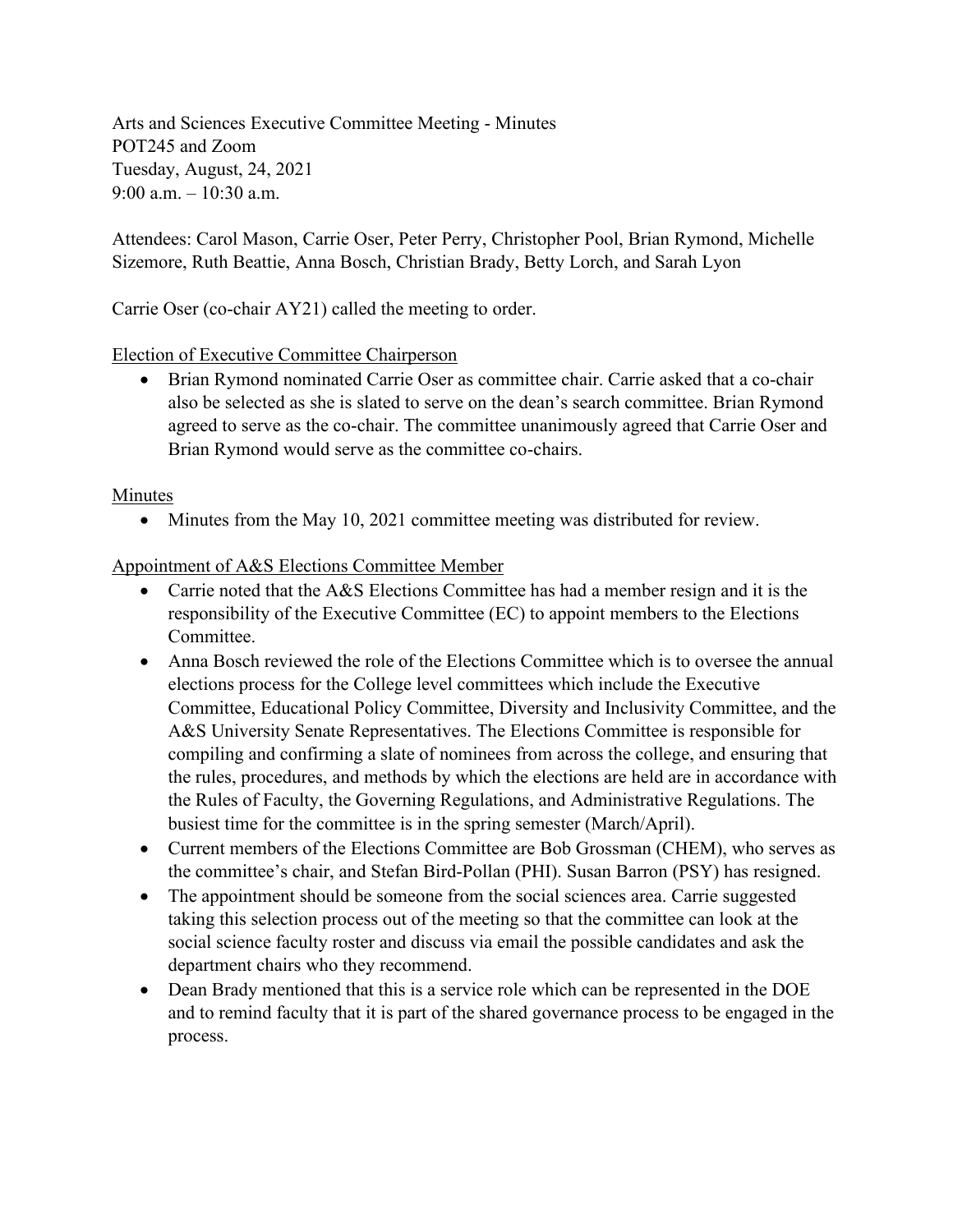## Modified Duties for Parental Leave for Lecturers Policy

• Sarah Lyon, Associate Dean of Faculty, brought forth a suggested revision of the existing Modified Duties for Parental Leave Policy which is currently written as two separate policies for faculty and lecturers. Sarah proposed to merge the policies into one, address the issue of gender, with the focus on parenthood to include birth or adoption. Discussion ensued and suggestions were made to align the language in the terms between tenured/tenure-track faculty and lectures; and adjust language regarding adoption. Sarah will incorporate the suggestions and circulate a revised version to committee for review and call for vote of approval via email.

# A&S Dean's Search

- Carrie mentioned the email from the Acting Provost regarding the restart of the dean's search and call for nomination of those interested in serving on the search committee. Department chairs asked Carrie to reach out to the provost to explain the previous process and amount of work done by the College in compiling the list of individuals to serve on the dean's search committee. The question is why the search is being reinstated with a newly formed committee, when the original search was postponed rather than cancelled.
- EC supported the suggestion of resubmitting the previous list of individuals recommended to serve on the search committee with the rationale and recommend to the provost that the prior/existing dean's search committee be reinstated.
- Carrie suggested that the EC talk with those individuals that were previously on the search committee to determine if they are willing and available to continue serving, and then identify/recommend replacements for those who are no longer able to serve.

## A&S Associate Deans' Search

- Dean Brady stated that the search committees for both AD positions (Graduate Studies and Diversity, Equity, and Inclusion) are being formed. He discussed that the search for Cristina Alcalde's AD position will be for an AD for Diversity, Equity, and Inclusion (DEI). The internationalization component of the position will be carried by each of the ADs within their given scope. There have been some staffing shifts within the dean's office and as a result there will be a posting for an entry level staff position, with a specific focus on DEI experience, that can provide support for this AD position, but will also provide support for the AD for Graduate Studies.
- Application deadline for the AD positions is Friday, September 10 and will target completing the interview process by early October.

## Graduate School Dean Search

• Dean Brady had no updates on the Graduate School Dean's search. He mentioned that the provost wanted to get the A&S dean's search underway first. It was also mentioned that the President said the search for Grad School Dean would be extended to external candidates but would not preclude internal candidates.